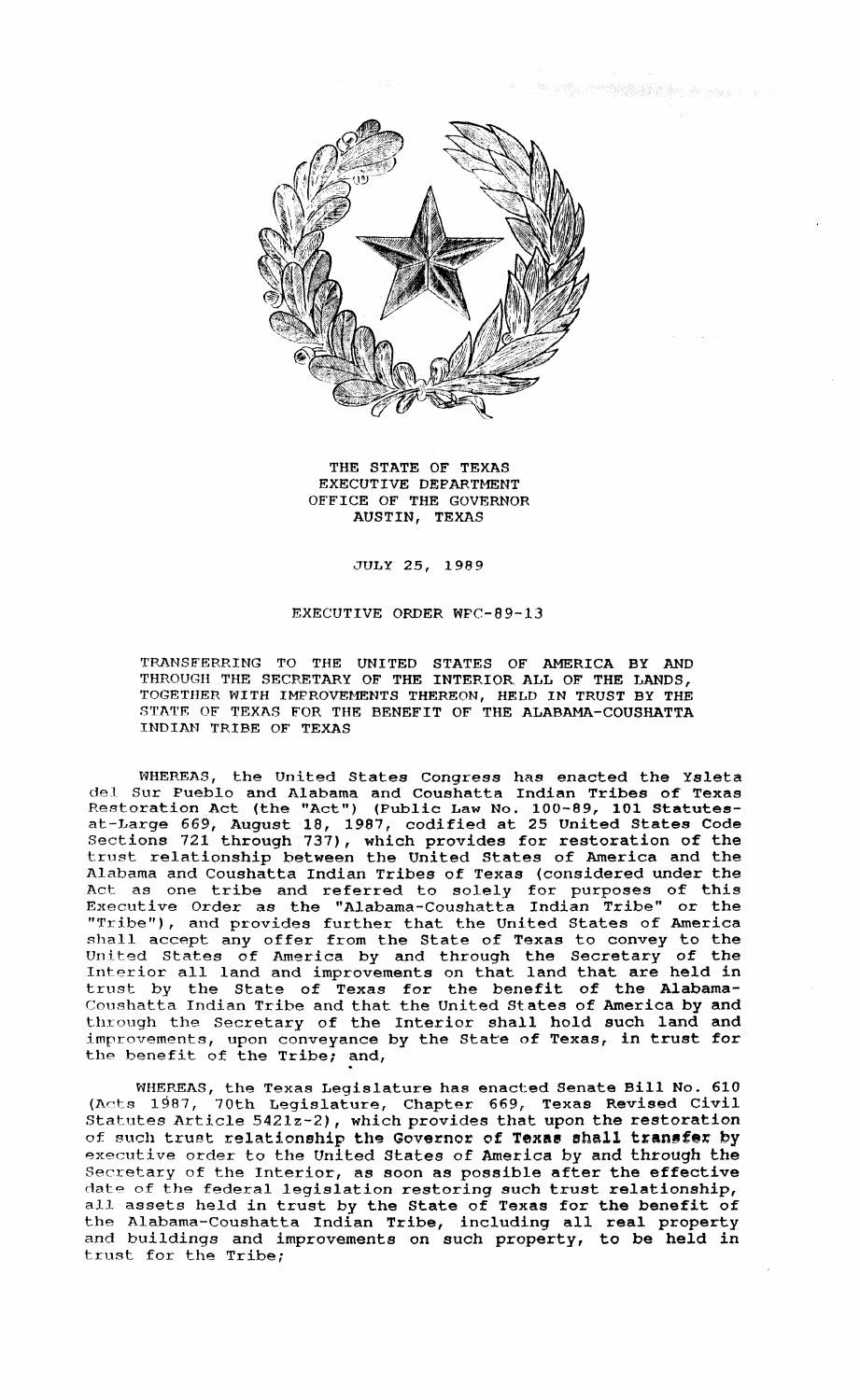NOW, THEREFORE, know all men by these presents that I, William P. Clements, Jr., Governor of Texas, under the authority vested in me, for and in consideration of these presents, and in compliance with the directive above-cited, by these presents do hereby grant, transfer and convey to the United States of America by and through the Secretary of the Interior, in trust for the benefit of the Alabama-Coushatta Indian Tribe, all the real property, including all buildings and improvements affixed to such property, that are presently held in trust by the State of Texas for the Tribe, as the same is more fully described in Exhibit A attached hereto and incorporated herein by reference, subject to any exceptions, reservations, easements, restrictions, covenants, conditions, rights-of-way, and oil, gas and mineral leases which are valid, subsisting and of record, provided that any omission from Exhibit A shall not limit the inclusiveness of the general description herein set out, to have and to hold the above-described premises, together with all and singular the rights, appurtenances and privileges thereto belonging, to the United States of America by and through the Secretary of the Interior, in trust as hereinbefore set out, and to his successors and assigns forever.

FURTHER, <sup>I</sup> do hereby direct all appropriate state officers and personnel to take immediately all steps necessary to make the grant, transfer and conveyance provided for by, and to effectuate the intent of, this Executive Order.

This Executive Order shall be effective immediately and remain in full force and effect until modified, amended or rescinded by me.

> Given under my hand this 25th day of July, 1989.

 $\vec{P}$ . Governor of Texas

**Filed in the Office of**<br>**Secretary of State** 

**JUl251989·**

~,fIiinp **.,..** ل JUL & 3 *1989*<br>Ablery Filings Bivisi<br>Statu<mark>lary Documents</mark>



Opon SBarphy<br>George (6. Bayoud Jr.<br>Secretary of state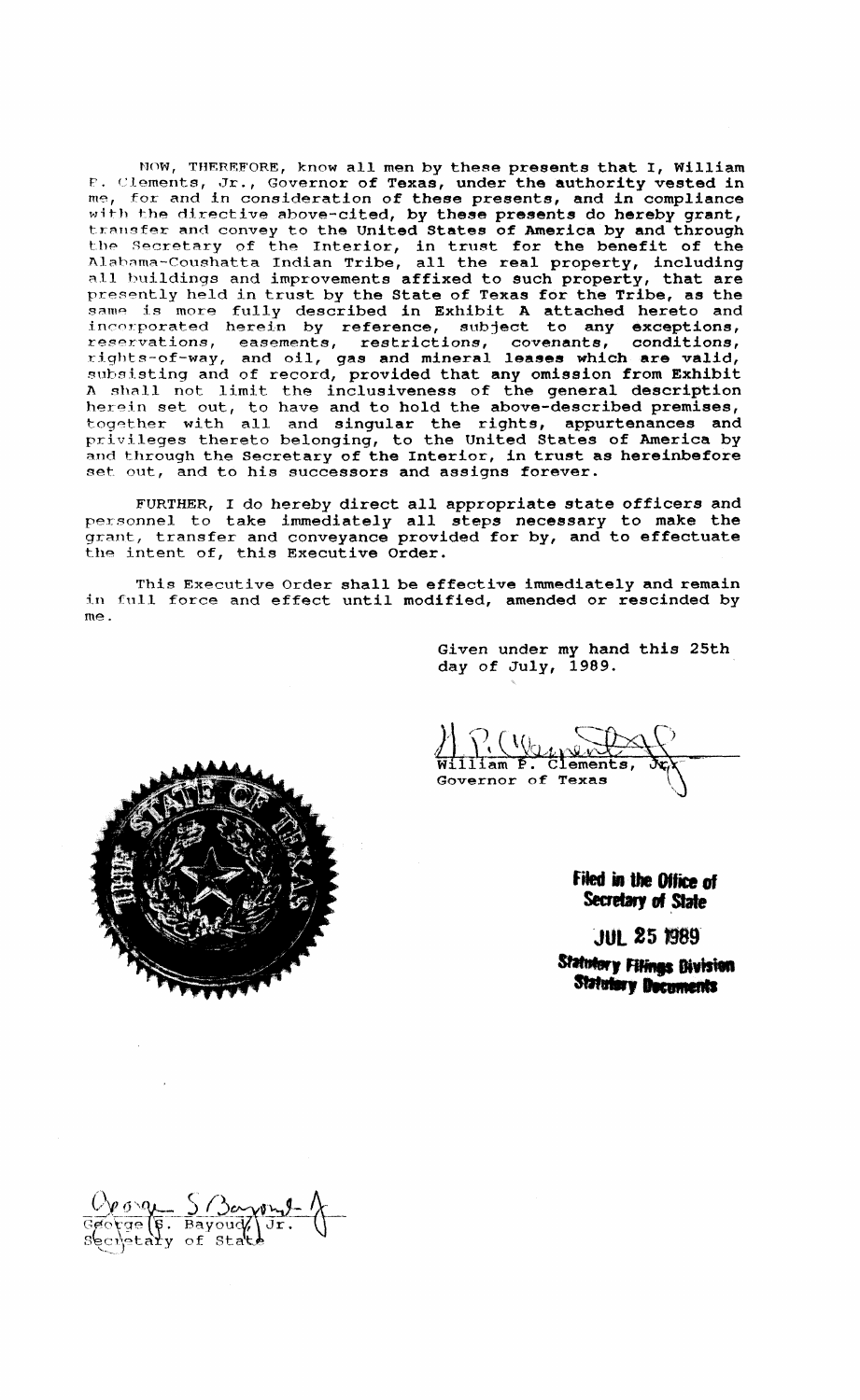## EXHIBIT A

To Executive Order Transferring TO THE UNITED STATES OF AMERICA BY AND THROUGH THE SECRETARY OF THE INTERIOR ALL OF THE LANDS, TOGETHER WITH IMPROVEMENTS THEREON, HELD IN TRUST BY THE STATE OF TEXAS FOR THE BENEFIT OF THE ALABAMA-COUSHATTA INDIAN TRIBE OF THE ALABAMA-COUSHATTA 'rEXAS

1. That parcel of land described by metes and bounds and quitclaimed in an agreement dated February 1, 1982 and entered into between Atlantic Richfield Company and the Alabama and Coushatta Tribes of Texas, described as containing 263 acres of land, more or less, being <sup>a</sup> part of the International & Great Northern Railroad Company survey No. 17, which agreement is recorded in Volume 406, Pages 831, et seq. of the Deed Records of Polk County, Texas.

2. That parcel of land described by 'metes and bounds and quitclaimed in an agreement dated February 12, 1982 and entered into between Temple-Eastex Incorporated, and the Alabama and Coushatta Tribes of Texas, described as containing 263 acres of land, more or less, being <sup>a</sup> part of the International & Great Northern Railroad Company Survey No. 17, which agreement is recorded in Volume 407, pages 757, et seq. of the Deed Records of Polk County, Texas.

3. That parcel of land described by metes and bounds and conveyed in a deed dated September 20, 1928 from W. D. Gordon, Thos. J. Baten and Carrie A. Little, a feme sole, and V. A. Collins to the United States of America in trust for the Alabama and Coushatta Indians of Texas, being a part of the Thomas Colville League, Abstract 16, Polk County, Texas, described as containing 3,071 acres, more or less, which deed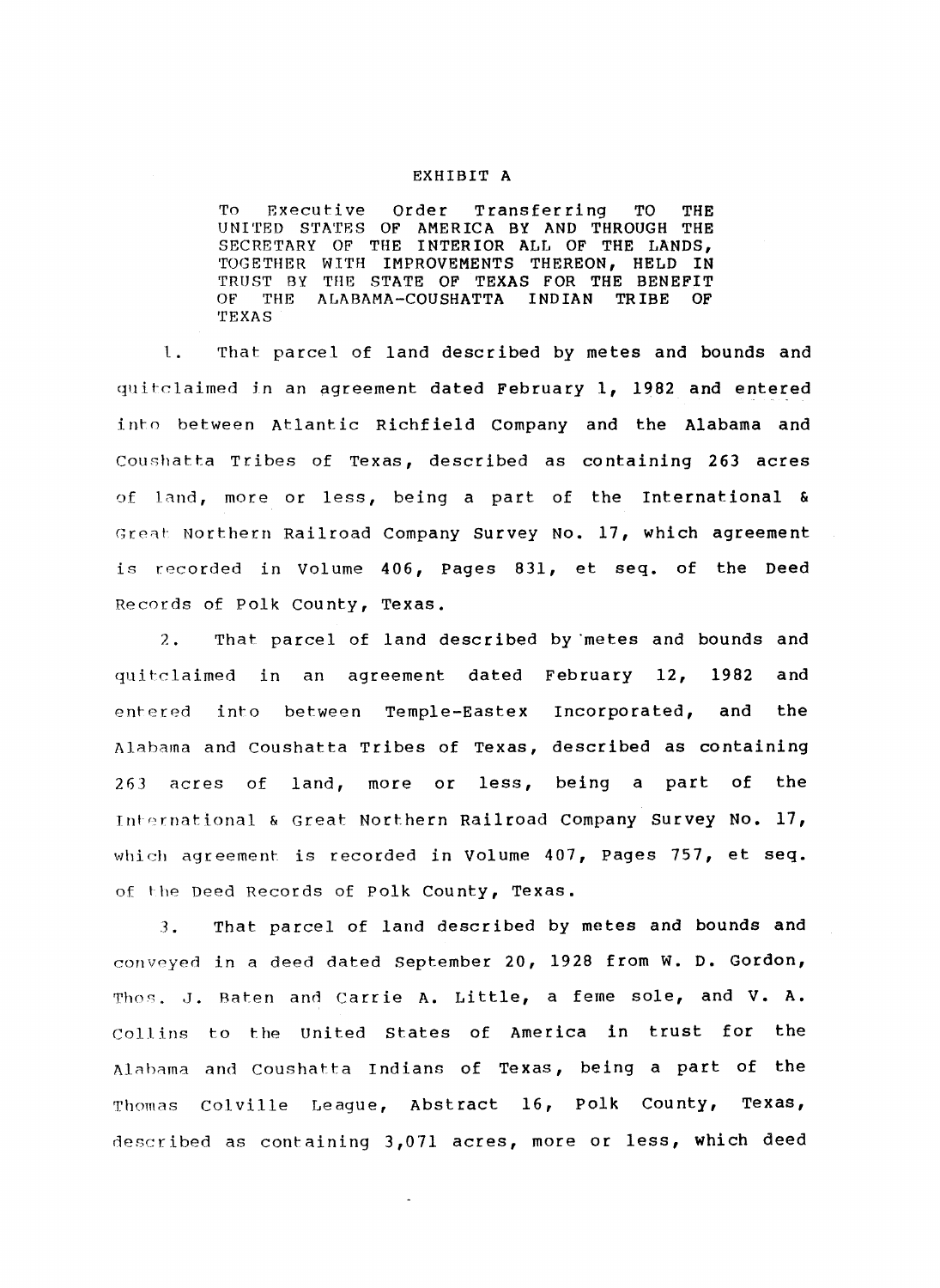is recorded in Volume 88, beginning at page 209 of the Deed Records of Polk County, Texas.

4. That parcel of land described and conveyed in a deed dated October 14, 1854 from W. R. Moore *to* the Tribe of Alabama Indians, being part of the Owen M. Owens Survey in Polk county, described as containing 200 acres, more or less, and in which reference is made for description of said land to the description in a patent No. 49, Volume 8, and which deed is recorded in Book <sup>E</sup> at pages 341 to 342 in the records of Polk County, Texas.

5. Those two parcels of land described by metes and bounds and conveyed in a deed dated August 15, 1854, from M. A. Hardin to the Tribe of Alabama Indians, which deed is recorded in the Record Book of Deeds D-E, beginning at page <sup>311</sup> of Polk county, Texas; the first tract therein described as containing 413.7 acres and being a part of the Bounty Land Certificate granted to said M. A. Hardin for services in the army of the Republic of Texas; and the second tract therein described as containing 177 acres and being that part of the Charles Q. Welch headright described as unimproved land adjoining and duly west of the first tract of land described in the same deed.

6. That parcel of land described and conveyed in a deed dated November 3, 1854 from Haden H. Edwards, Administrator of the Estate of Charles Chevai1lier, Deceased, to Samuel Rowe, described as three hundred and twenty (320) acres of land, being a part of the George Nelson headright situated on the

Exhibit A - page Two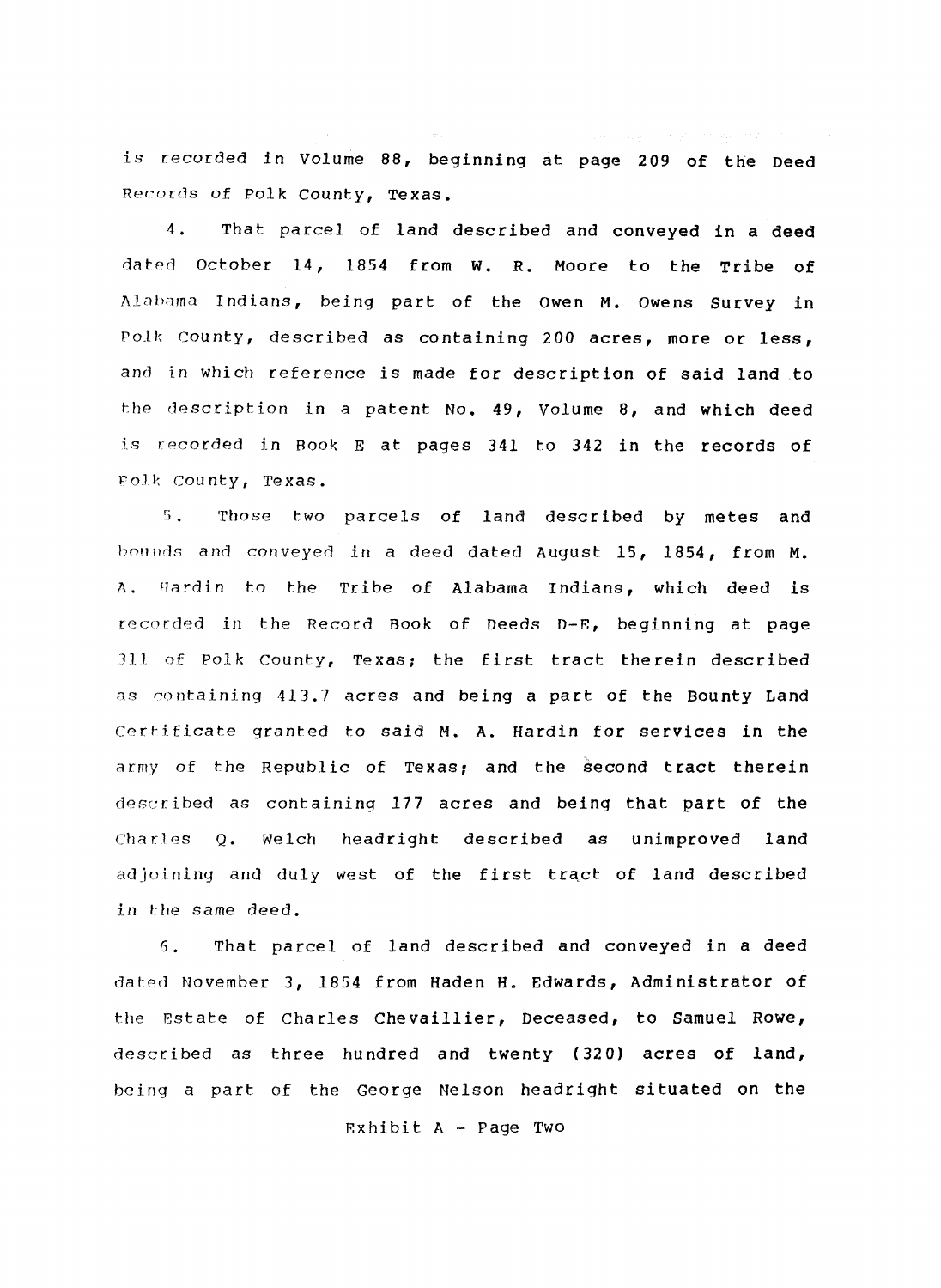waters of Big Sandy in Polk County, Texas, in which reference is made for description of said land to the patent No. 3, Volume 10 recorded in Book of Deeds 0, page 213 of Polk County, Texas, and which deed is recorded in Book E, pages 431 et seq. in the records of Polk County, Texas.

7. That parcel of land described by metes and bounds and conveyed in a deed dated March 30, 1970 from W.T. Carter & Bro., <sup>a</sup> partnership organized under the laws of the state of Texas, acting by and through Thomas L. Carter, its Managing Partner, to the state of Texas, described as containing an undivided 78.272 acres out of <sup>a</sup> certain 152.55 acres tract and being part of the John M. Ruge Survey, which deed is recorded in volume 244, pages 699 et seq. of the Deed Records of Polk County, Texas.

8. That parcel of land described by metes and bounds and conveyed in a deed dated March 30, 1970 from camden Timber Company, a partnership organized under the laws of the State of Texas, acting by and through Victor N. Carter, its Managing partner, to the State of Texas, described as containing an undivided 56.678 acres out of <sup>a</sup> certain 152.55 acres tract, and being part of the John M. Ruge Survey, which deed is recorded in volume 244, pages 701 et seq. of the Deed Records of Polk County, Texas.

9. That parcel of land described by metes and bounds and conveyed in <sup>a</sup> deed dated March 30,1970, from J.C. Hooks, Trustee, to the State of Texas, described as containing an undivided 17.6 acres out of <sup>a</sup> certain 152.55 acres tract and